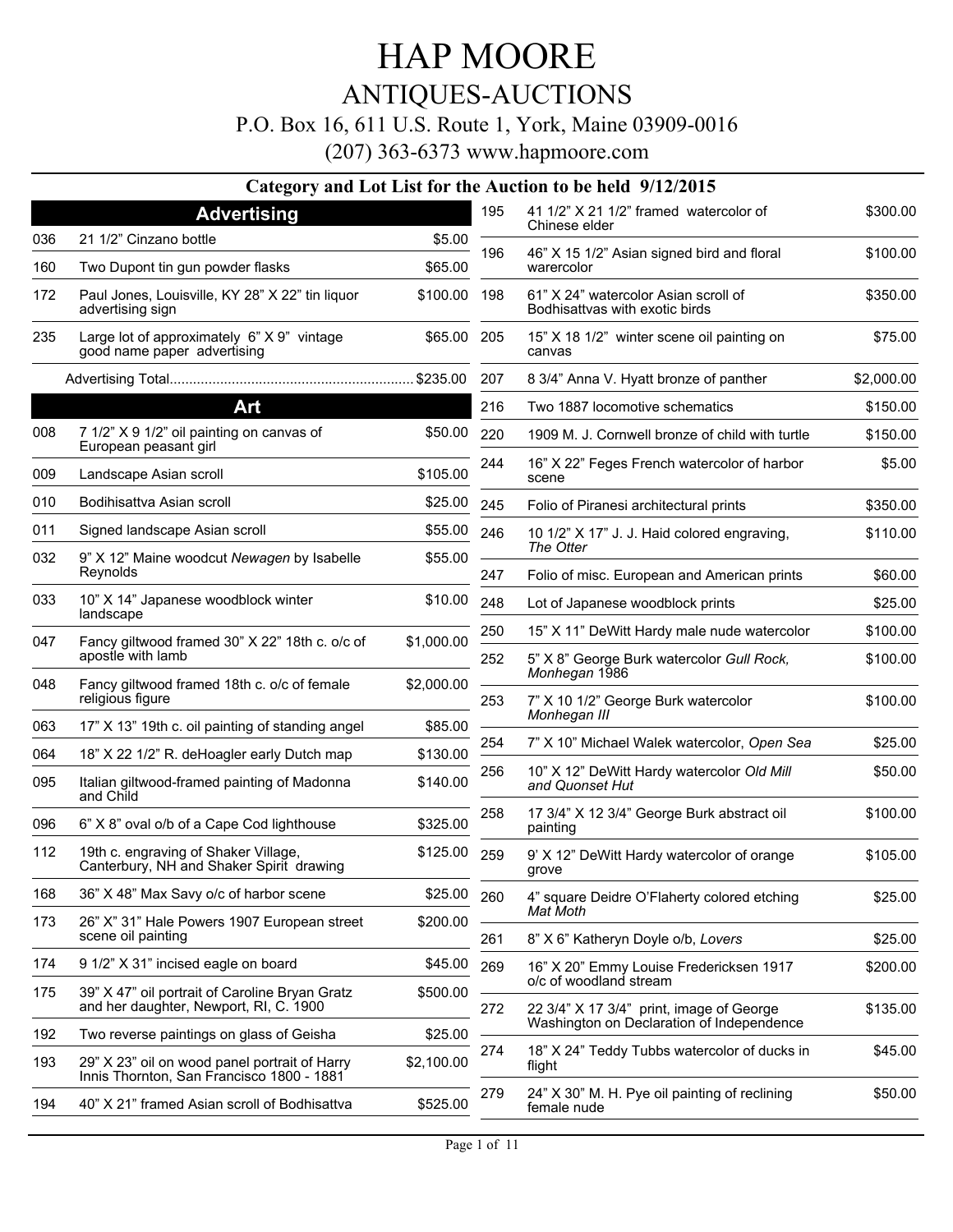# ANTIQUES-AUCTIONS

#### P.O. Box 16, 611 U.S. Route 1, York, Maine 03909-0016

| \$100.00 163<br>\$325.00<br>325<br>20" X24" Byram colored engraving, Mount<br>Arts & Crafts and misc. early leather-bound<br>Vernon<br>books<br>16" X 24" William Bureau Maine landscape oil<br>John Smith's, London 1723 The Art of<br>\$175.00<br>330<br>\$175.00 467<br>Painting in Oyl<br>painting<br>\$25.00<br>341<br>31" X 23" oil portrait of clown by F. Mullin<br>\$100.00<br>468<br>Elbert Hubbard's 1906 The Man of Sorrows<br>342<br>Two 1956 Francis Mullin India ink drawings of<br>\$195.00<br>\$25.00<br>469<br>Brock Jobe signed first edition Portsmouth<br>female nudes<br>Furniture<br>\$25.00<br>344<br>Joseph Cousins fishing shack print of Desert<br>\$30.00 470<br>Lot of twenty four books by Gladys Hasty<br>Rock Lighthouse, ME<br>Carroll<br>11" X 15" Francis Mullin drawing of street<br>345<br>\$110.00 471<br>Lot of thirteen book by Kenneth Roberts<br>\$125.00<br>scene, possibly Bow St., Portsmouth, NH<br>\$145.00<br>472<br>Lot of books on the Isles of Shoals including<br>349<br>19" X 15" E. R. Foster oil portrait of Frank<br>\$110.00<br>Thaxter<br>Mullin<br>473<br>Lot of early religious books<br>\$225.00<br>8 1/2" X 10" Walt Kuhn litho. of figure by a<br>353<br>\$225.00<br>\$100.00<br>474<br>1859 - 2009 Bound Kittery, Maine town<br>tree<br>reports<br>12 1/2" X 22 1/2" N. E. landscape oil painting<br>383<br>\$75.00<br>Maine Families vol 1 5 Maine Genealogy<br>\$30.00<br>with mountains<br>485<br>Society, and 2 vol. Maine Abstracts<br>384<br>Currier & Ives print, Grandpapa's Ride<br>\$90.00<br>486<br>Vital Records, York, Kittery, the Berwicks and<br>\$10.00<br>385<br>20" X 33" steel engraving Women and<br>\$200.00<br><b>York County</b><br>Children First after T. M. Hemy painting<br>\$10.00<br>487<br>Books on York, Maine<br>440<br>Framed reverse-painted silhouette of a<br>\$45.00<br>Misc. old books on Kittery, Eliot and York<br>\$10.00<br>gentleman<br>488<br>County, Me<br>12" X 16" Howard Helmick 0/c of man walking<br>479<br>\$100.00<br>with geese<br>489<br>Books about the Pepperrell family<br>\$25.00<br>14" X 10" Howard Helmick pencil drawing of<br>480<br>\$50.00<br>490<br>Sarah Orne Jewett books<br>\$25.00<br>pensive young woman<br>491<br>Books by Edward Rowe Snow<br>\$125.00<br>16" X 20" G. Wiegman oil painting of sailboat<br>481<br>\$200.00<br>near harbor<br>492<br>Books by Henry Shute<br>\$30.00<br>482<br>16" X 24" C. Kuporus oil painting on panel of<br>\$25.00<br>493<br>Lot of early leather-bound and other books<br>\$250.00<br>canal in a landscape<br>\$45.00<br>511<br>The Psalms of David, Isaac Watts, 1819,<br>16 1/2" X 23 1/2" A. Mortier oil painting of<br>483<br>\$25.00<br>Exeter, NH<br>village market scene<br>512<br>De Rapin Thoyras, Histoire D'Angleterre,<br>\$25.00<br>494<br>26" X 22" George H. Maclean graphite<br>\$100.00<br>1727<br>drawing of sea bird<br>513<br>Lot of signed and first edition Kenneth<br>\$25.00<br>9" X12" J. Salvea o/b of coastal New England<br>498<br>\$250.00<br>Roberts books<br>scene with boats<br>\$110.00<br>1860-1861 W. Whitman's Leaves of Grass<br>514<br>9" X 12" j. Salvea o/b of woodland scene<br>\$100.00<br>499<br>534<br>Book Lot<br>\$100.00<br>\$14,395.00<br>Book lot<br>\$100.00<br>535<br><b>Books</b><br>536<br>Large book lot<br>\$400.00<br>Lot of European and Asian guide books<br>\$10.00<br>042<br>\$10.00<br>History of England<br>537<br>Lot of children's books<br>043<br>\$10.00 |  |  | Category and Lot List for the Auction to be held 9/12/2015 |  |
|-----------------------------------------------------------------------------------------------------------------------------------------------------------------------------------------------------------------------------------------------------------------------------------------------------------------------------------------------------------------------------------------------------------------------------------------------------------------------------------------------------------------------------------------------------------------------------------------------------------------------------------------------------------------------------------------------------------------------------------------------------------------------------------------------------------------------------------------------------------------------------------------------------------------------------------------------------------------------------------------------------------------------------------------------------------------------------------------------------------------------------------------------------------------------------------------------------------------------------------------------------------------------------------------------------------------------------------------------------------------------------------------------------------------------------------------------------------------------------------------------------------------------------------------------------------------------------------------------------------------------------------------------------------------------------------------------------------------------------------------------------------------------------------------------------------------------------------------------------------------------------------------------------------------------------------------------------------------------------------------------------------------------------------------------------------------------------------------------------------------------------------------------------------------------------------------------------------------------------------------------------------------------------------------------------------------------------------------------------------------------------------------------------------------------------------------------------------------------------------------------------------------------------------------------------------------------------------------------------------------------------------------------------------------------------------------------------------------------------------------------------------------------------------------------------------------------------------------------------------------------------------------------------------------------------------------------------------------------------------------------------------------------------------------------------------------------------------------------------------------------------------------------------------------------------------------------------------------------------------------------------------------------------------------------------------------------------------------------------------------------------------------------------------------------------------------------------------------------------------------------------------|--|--|------------------------------------------------------------|--|
|                                                                                                                                                                                                                                                                                                                                                                                                                                                                                                                                                                                                                                                                                                                                                                                                                                                                                                                                                                                                                                                                                                                                                                                                                                                                                                                                                                                                                                                                                                                                                                                                                                                                                                                                                                                                                                                                                                                                                                                                                                                                                                                                                                                                                                                                                                                                                                                                                                                                                                                                                                                                                                                                                                                                                                                                                                                                                                                                                                                                                                                                                                                                                                                                                                                                                                                                                                                                                                                                                                           |  |  |                                                            |  |
|                                                                                                                                                                                                                                                                                                                                                                                                                                                                                                                                                                                                                                                                                                                                                                                                                                                                                                                                                                                                                                                                                                                                                                                                                                                                                                                                                                                                                                                                                                                                                                                                                                                                                                                                                                                                                                                                                                                                                                                                                                                                                                                                                                                                                                                                                                                                                                                                                                                                                                                                                                                                                                                                                                                                                                                                                                                                                                                                                                                                                                                                                                                                                                                                                                                                                                                                                                                                                                                                                                           |  |  |                                                            |  |
|                                                                                                                                                                                                                                                                                                                                                                                                                                                                                                                                                                                                                                                                                                                                                                                                                                                                                                                                                                                                                                                                                                                                                                                                                                                                                                                                                                                                                                                                                                                                                                                                                                                                                                                                                                                                                                                                                                                                                                                                                                                                                                                                                                                                                                                                                                                                                                                                                                                                                                                                                                                                                                                                                                                                                                                                                                                                                                                                                                                                                                                                                                                                                                                                                                                                                                                                                                                                                                                                                                           |  |  |                                                            |  |
|                                                                                                                                                                                                                                                                                                                                                                                                                                                                                                                                                                                                                                                                                                                                                                                                                                                                                                                                                                                                                                                                                                                                                                                                                                                                                                                                                                                                                                                                                                                                                                                                                                                                                                                                                                                                                                                                                                                                                                                                                                                                                                                                                                                                                                                                                                                                                                                                                                                                                                                                                                                                                                                                                                                                                                                                                                                                                                                                                                                                                                                                                                                                                                                                                                                                                                                                                                                                                                                                                                           |  |  |                                                            |  |
|                                                                                                                                                                                                                                                                                                                                                                                                                                                                                                                                                                                                                                                                                                                                                                                                                                                                                                                                                                                                                                                                                                                                                                                                                                                                                                                                                                                                                                                                                                                                                                                                                                                                                                                                                                                                                                                                                                                                                                                                                                                                                                                                                                                                                                                                                                                                                                                                                                                                                                                                                                                                                                                                                                                                                                                                                                                                                                                                                                                                                                                                                                                                                                                                                                                                                                                                                                                                                                                                                                           |  |  |                                                            |  |
|                                                                                                                                                                                                                                                                                                                                                                                                                                                                                                                                                                                                                                                                                                                                                                                                                                                                                                                                                                                                                                                                                                                                                                                                                                                                                                                                                                                                                                                                                                                                                                                                                                                                                                                                                                                                                                                                                                                                                                                                                                                                                                                                                                                                                                                                                                                                                                                                                                                                                                                                                                                                                                                                                                                                                                                                                                                                                                                                                                                                                                                                                                                                                                                                                                                                                                                                                                                                                                                                                                           |  |  |                                                            |  |
|                                                                                                                                                                                                                                                                                                                                                                                                                                                                                                                                                                                                                                                                                                                                                                                                                                                                                                                                                                                                                                                                                                                                                                                                                                                                                                                                                                                                                                                                                                                                                                                                                                                                                                                                                                                                                                                                                                                                                                                                                                                                                                                                                                                                                                                                                                                                                                                                                                                                                                                                                                                                                                                                                                                                                                                                                                                                                                                                                                                                                                                                                                                                                                                                                                                                                                                                                                                                                                                                                                           |  |  |                                                            |  |
|                                                                                                                                                                                                                                                                                                                                                                                                                                                                                                                                                                                                                                                                                                                                                                                                                                                                                                                                                                                                                                                                                                                                                                                                                                                                                                                                                                                                                                                                                                                                                                                                                                                                                                                                                                                                                                                                                                                                                                                                                                                                                                                                                                                                                                                                                                                                                                                                                                                                                                                                                                                                                                                                                                                                                                                                                                                                                                                                                                                                                                                                                                                                                                                                                                                                                                                                                                                                                                                                                                           |  |  |                                                            |  |
|                                                                                                                                                                                                                                                                                                                                                                                                                                                                                                                                                                                                                                                                                                                                                                                                                                                                                                                                                                                                                                                                                                                                                                                                                                                                                                                                                                                                                                                                                                                                                                                                                                                                                                                                                                                                                                                                                                                                                                                                                                                                                                                                                                                                                                                                                                                                                                                                                                                                                                                                                                                                                                                                                                                                                                                                                                                                                                                                                                                                                                                                                                                                                                                                                                                                                                                                                                                                                                                                                                           |  |  |                                                            |  |
|                                                                                                                                                                                                                                                                                                                                                                                                                                                                                                                                                                                                                                                                                                                                                                                                                                                                                                                                                                                                                                                                                                                                                                                                                                                                                                                                                                                                                                                                                                                                                                                                                                                                                                                                                                                                                                                                                                                                                                                                                                                                                                                                                                                                                                                                                                                                                                                                                                                                                                                                                                                                                                                                                                                                                                                                                                                                                                                                                                                                                                                                                                                                                                                                                                                                                                                                                                                                                                                                                                           |  |  |                                                            |  |
|                                                                                                                                                                                                                                                                                                                                                                                                                                                                                                                                                                                                                                                                                                                                                                                                                                                                                                                                                                                                                                                                                                                                                                                                                                                                                                                                                                                                                                                                                                                                                                                                                                                                                                                                                                                                                                                                                                                                                                                                                                                                                                                                                                                                                                                                                                                                                                                                                                                                                                                                                                                                                                                                                                                                                                                                                                                                                                                                                                                                                                                                                                                                                                                                                                                                                                                                                                                                                                                                                                           |  |  |                                                            |  |
|                                                                                                                                                                                                                                                                                                                                                                                                                                                                                                                                                                                                                                                                                                                                                                                                                                                                                                                                                                                                                                                                                                                                                                                                                                                                                                                                                                                                                                                                                                                                                                                                                                                                                                                                                                                                                                                                                                                                                                                                                                                                                                                                                                                                                                                                                                                                                                                                                                                                                                                                                                                                                                                                                                                                                                                                                                                                                                                                                                                                                                                                                                                                                                                                                                                                                                                                                                                                                                                                                                           |  |  |                                                            |  |
|                                                                                                                                                                                                                                                                                                                                                                                                                                                                                                                                                                                                                                                                                                                                                                                                                                                                                                                                                                                                                                                                                                                                                                                                                                                                                                                                                                                                                                                                                                                                                                                                                                                                                                                                                                                                                                                                                                                                                                                                                                                                                                                                                                                                                                                                                                                                                                                                                                                                                                                                                                                                                                                                                                                                                                                                                                                                                                                                                                                                                                                                                                                                                                                                                                                                                                                                                                                                                                                                                                           |  |  |                                                            |  |
|                                                                                                                                                                                                                                                                                                                                                                                                                                                                                                                                                                                                                                                                                                                                                                                                                                                                                                                                                                                                                                                                                                                                                                                                                                                                                                                                                                                                                                                                                                                                                                                                                                                                                                                                                                                                                                                                                                                                                                                                                                                                                                                                                                                                                                                                                                                                                                                                                                                                                                                                                                                                                                                                                                                                                                                                                                                                                                                                                                                                                                                                                                                                                                                                                                                                                                                                                                                                                                                                                                           |  |  |                                                            |  |
|                                                                                                                                                                                                                                                                                                                                                                                                                                                                                                                                                                                                                                                                                                                                                                                                                                                                                                                                                                                                                                                                                                                                                                                                                                                                                                                                                                                                                                                                                                                                                                                                                                                                                                                                                                                                                                                                                                                                                                                                                                                                                                                                                                                                                                                                                                                                                                                                                                                                                                                                                                                                                                                                                                                                                                                                                                                                                                                                                                                                                                                                                                                                                                                                                                                                                                                                                                                                                                                                                                           |  |  |                                                            |  |
|                                                                                                                                                                                                                                                                                                                                                                                                                                                                                                                                                                                                                                                                                                                                                                                                                                                                                                                                                                                                                                                                                                                                                                                                                                                                                                                                                                                                                                                                                                                                                                                                                                                                                                                                                                                                                                                                                                                                                                                                                                                                                                                                                                                                                                                                                                                                                                                                                                                                                                                                                                                                                                                                                                                                                                                                                                                                                                                                                                                                                                                                                                                                                                                                                                                                                                                                                                                                                                                                                                           |  |  |                                                            |  |
|                                                                                                                                                                                                                                                                                                                                                                                                                                                                                                                                                                                                                                                                                                                                                                                                                                                                                                                                                                                                                                                                                                                                                                                                                                                                                                                                                                                                                                                                                                                                                                                                                                                                                                                                                                                                                                                                                                                                                                                                                                                                                                                                                                                                                                                                                                                                                                                                                                                                                                                                                                                                                                                                                                                                                                                                                                                                                                                                                                                                                                                                                                                                                                                                                                                                                                                                                                                                                                                                                                           |  |  |                                                            |  |
|                                                                                                                                                                                                                                                                                                                                                                                                                                                                                                                                                                                                                                                                                                                                                                                                                                                                                                                                                                                                                                                                                                                                                                                                                                                                                                                                                                                                                                                                                                                                                                                                                                                                                                                                                                                                                                                                                                                                                                                                                                                                                                                                                                                                                                                                                                                                                                                                                                                                                                                                                                                                                                                                                                                                                                                                                                                                                                                                                                                                                                                                                                                                                                                                                                                                                                                                                                                                                                                                                                           |  |  |                                                            |  |
|                                                                                                                                                                                                                                                                                                                                                                                                                                                                                                                                                                                                                                                                                                                                                                                                                                                                                                                                                                                                                                                                                                                                                                                                                                                                                                                                                                                                                                                                                                                                                                                                                                                                                                                                                                                                                                                                                                                                                                                                                                                                                                                                                                                                                                                                                                                                                                                                                                                                                                                                                                                                                                                                                                                                                                                                                                                                                                                                                                                                                                                                                                                                                                                                                                                                                                                                                                                                                                                                                                           |  |  |                                                            |  |
|                                                                                                                                                                                                                                                                                                                                                                                                                                                                                                                                                                                                                                                                                                                                                                                                                                                                                                                                                                                                                                                                                                                                                                                                                                                                                                                                                                                                                                                                                                                                                                                                                                                                                                                                                                                                                                                                                                                                                                                                                                                                                                                                                                                                                                                                                                                                                                                                                                                                                                                                                                                                                                                                                                                                                                                                                                                                                                                                                                                                                                                                                                                                                                                                                                                                                                                                                                                                                                                                                                           |  |  |                                                            |  |
|                                                                                                                                                                                                                                                                                                                                                                                                                                                                                                                                                                                                                                                                                                                                                                                                                                                                                                                                                                                                                                                                                                                                                                                                                                                                                                                                                                                                                                                                                                                                                                                                                                                                                                                                                                                                                                                                                                                                                                                                                                                                                                                                                                                                                                                                                                                                                                                                                                                                                                                                                                                                                                                                                                                                                                                                                                                                                                                                                                                                                                                                                                                                                                                                                                                                                                                                                                                                                                                                                                           |  |  |                                                            |  |
|                                                                                                                                                                                                                                                                                                                                                                                                                                                                                                                                                                                                                                                                                                                                                                                                                                                                                                                                                                                                                                                                                                                                                                                                                                                                                                                                                                                                                                                                                                                                                                                                                                                                                                                                                                                                                                                                                                                                                                                                                                                                                                                                                                                                                                                                                                                                                                                                                                                                                                                                                                                                                                                                                                                                                                                                                                                                                                                                                                                                                                                                                                                                                                                                                                                                                                                                                                                                                                                                                                           |  |  |                                                            |  |
|                                                                                                                                                                                                                                                                                                                                                                                                                                                                                                                                                                                                                                                                                                                                                                                                                                                                                                                                                                                                                                                                                                                                                                                                                                                                                                                                                                                                                                                                                                                                                                                                                                                                                                                                                                                                                                                                                                                                                                                                                                                                                                                                                                                                                                                                                                                                                                                                                                                                                                                                                                                                                                                                                                                                                                                                                                                                                                                                                                                                                                                                                                                                                                                                                                                                                                                                                                                                                                                                                                           |  |  |                                                            |  |
|                                                                                                                                                                                                                                                                                                                                                                                                                                                                                                                                                                                                                                                                                                                                                                                                                                                                                                                                                                                                                                                                                                                                                                                                                                                                                                                                                                                                                                                                                                                                                                                                                                                                                                                                                                                                                                                                                                                                                                                                                                                                                                                                                                                                                                                                                                                                                                                                                                                                                                                                                                                                                                                                                                                                                                                                                                                                                                                                                                                                                                                                                                                                                                                                                                                                                                                                                                                                                                                                                                           |  |  |                                                            |  |
|                                                                                                                                                                                                                                                                                                                                                                                                                                                                                                                                                                                                                                                                                                                                                                                                                                                                                                                                                                                                                                                                                                                                                                                                                                                                                                                                                                                                                                                                                                                                                                                                                                                                                                                                                                                                                                                                                                                                                                                                                                                                                                                                                                                                                                                                                                                                                                                                                                                                                                                                                                                                                                                                                                                                                                                                                                                                                                                                                                                                                                                                                                                                                                                                                                                                                                                                                                                                                                                                                                           |  |  |                                                            |  |
|                                                                                                                                                                                                                                                                                                                                                                                                                                                                                                                                                                                                                                                                                                                                                                                                                                                                                                                                                                                                                                                                                                                                                                                                                                                                                                                                                                                                                                                                                                                                                                                                                                                                                                                                                                                                                                                                                                                                                                                                                                                                                                                                                                                                                                                                                                                                                                                                                                                                                                                                                                                                                                                                                                                                                                                                                                                                                                                                                                                                                                                                                                                                                                                                                                                                                                                                                                                                                                                                                                           |  |  |                                                            |  |
|                                                                                                                                                                                                                                                                                                                                                                                                                                                                                                                                                                                                                                                                                                                                                                                                                                                                                                                                                                                                                                                                                                                                                                                                                                                                                                                                                                                                                                                                                                                                                                                                                                                                                                                                                                                                                                                                                                                                                                                                                                                                                                                                                                                                                                                                                                                                                                                                                                                                                                                                                                                                                                                                                                                                                                                                                                                                                                                                                                                                                                                                                                                                                                                                                                                                                                                                                                                                                                                                                                           |  |  |                                                            |  |
|                                                                                                                                                                                                                                                                                                                                                                                                                                                                                                                                                                                                                                                                                                                                                                                                                                                                                                                                                                                                                                                                                                                                                                                                                                                                                                                                                                                                                                                                                                                                                                                                                                                                                                                                                                                                                                                                                                                                                                                                                                                                                                                                                                                                                                                                                                                                                                                                                                                                                                                                                                                                                                                                                                                                                                                                                                                                                                                                                                                                                                                                                                                                                                                                                                                                                                                                                                                                                                                                                                           |  |  |                                                            |  |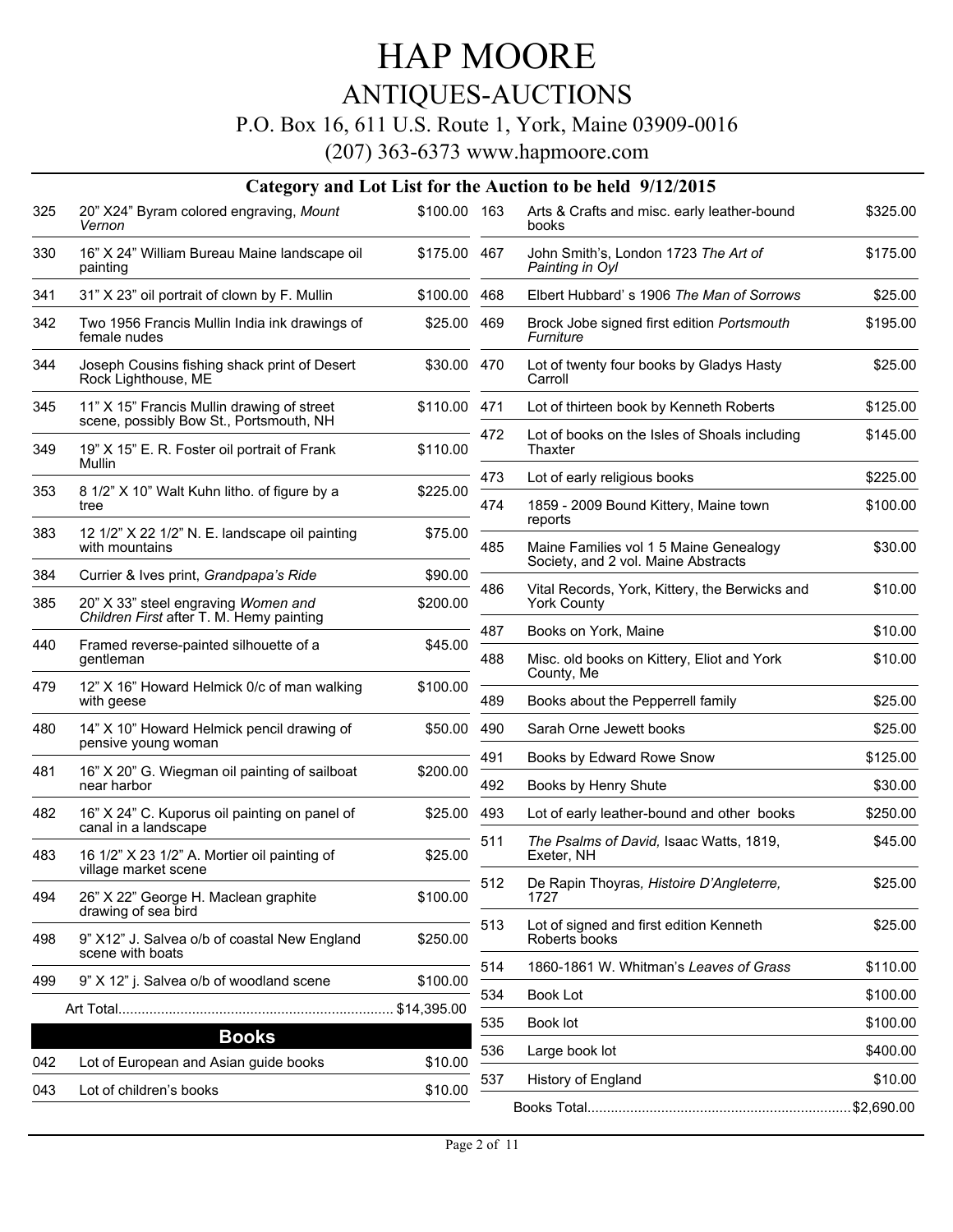ANTIQUES-AUCTIONS

P.O. Box 16, 611 U.S. Route 1, York, Maine 03909-0016

(207) 363-6373 www.hapmoore.com

#### **Category and Lot List for the Auction to be held 9/12/2015**

|     | China                                                               |            | 388 | Brown transfer-ware water pitcher, covered<br>vegetable and plates | \$100.00   |
|-----|---------------------------------------------------------------------|------------|-----|--------------------------------------------------------------------|------------|
| 001 | Blue transfer tureen                                                | \$110.00   | 391 | Lot of Gothic and Coburg flow blue china                           | \$100.00   |
| 003 | 151 piece collection of Spode Newburyport<br>china                  | \$450.00   | 395 | Victorian blue transfer ironstone compote                          | \$85.00    |
| 004 | 136 piece Royal Crown Derby set china                               | \$1,250.00 | 501 | Early 30 " X 16 1/2" blue Staffordshire T.                         | \$160.00   |
| 015 | Set of eight 8 3/4" exotic bird luncheon plates                     | \$90.00    |     | Mayer Canova platter                                               |            |
| 016 | 9" second period Rose Medallion bowl                                | \$85.00    | 518 | Lot of strawberry-form dishes                                      | \$170.00   |
| 017 | Twelve 8 3/4" Harvard plates                                        | \$70.00    | 526 | Czech. canister set                                                | \$25.00    |
| 018 | Twelve Phillips Exeter Academy Wedgwood<br>plates                   | \$45.00    |     | <b>Clocks</b>                                                      | \$4,825.00 |
| 020 | 16" hexagonal Chinese Export platter                                | \$225.00   | 007 | Second period Willard banjo clock                                  | \$475.00   |
| 021 | Small Imari bowl and ten plates                                     | \$70.00    | 161 | Mark Leavenworth pillar and scroll clock                           | \$450.00   |
| 022 | Pink lustre tea set                                                 | \$25.00    | 436 | Split column Seth Thomas shelf clock                               | \$100.00   |
| 023 | Shelley tea set                                                     | \$40.00    |     |                                                                    |            |
| 058 | Majolica fish design basket                                         | \$65.00    |     | <b>Dolls</b>                                                       |            |
| 059 | Two Majolica platters, leaf dish and footed                         | \$85.00    | 040 | two Madame Alexander Little Women dolls                            | \$10.00    |
|     | dish                                                                |            | 041 | Lot of early dolls and doll clothes                                | \$150.00   |
| 113 | Royal Doulton Howard pattern chamber set                            | \$55.00    | 097 | 12 1/2" X 12" X 6" miniature Hepplewhite four<br>drawer chest      | \$25.00    |
| 157 | 15" Imari charger                                                   | \$50.00    |     |                                                                    | \$20.00    |
| 189 | 9" Canton warming plate                                             | \$80.00    | 098 | Doll rope bed and bench                                            |            |
| 296 | Six Royal Worcester Rosemary luncheon<br>plates                     | \$35.00    | 104 | Two German bisque dolls and 5 1/2 in. black<br>baby doll           | \$50.00    |
| 297 | 8 1/2" Canton reticulated basket and<br>underplate                  | \$210.00   | 229 | Large lot of Barbie dolls, clothes and other<br>doll clothes       | \$25.00    |
| 301 | 10 1/2" reticulated basket and underplate                           | \$120.00   | 298 | Large lot of wooden dollhouse furniture                            | \$35.00    |
| 302 | Four 8 3/4" blue edge Leeds plates                                  | \$15.00    | 299 | Lot of cast iron dollhouse furniture                               | \$75.00    |
| 303 | 11" Oxburg Hall reticulated dish, three deep                        | \$190.00   | 300 | Lot of cast iron dollhouse furniture                               | \$70.00    |
|     | blue plates and gravy boat                                          |            | 437 | Old red and another doll cradle                                    | \$50.00    |
| 305 | Lot of early decorated soft paste serving<br>dishes and 8 1/2" bowl | \$160.00   | 438 | 21" 19th c. turned post doll bed                                   | \$25.00    |
| 306 | Three green edge peacock decorated plates                           | \$400.00   | 439 | Doll-sized walnut drop leaf table, iron stove<br>and wardrobe      | \$20.00    |
| 307 | 8 3/4" floral decorated Chinese Export plate                        | \$25.00    | 441 | 16" brown-eyed china head 19th c. doll                             | \$375.00   |
| 308 | Two Canton syllabub cups                                            | \$50.00    | 442 | 13 1/2 in. 19th c. dressed wooden doll                             | \$450.00   |
| 310 | Loestoft landscape-decorated teapot                                 | \$95.00    | 443 | 19th c. 17" dressed wooden doll                                    | \$425.00   |
| 365 | Imperial Nippon 12 1/2" vase with desert<br>horseman                | \$90.00    | 444 | Four dressed Asian dolls                                           | \$60.00    |
|     |                                                                     |            | 445 | Three dressed Asian dolls                                          | \$10.00    |
|     |                                                                     |            |     |                                                                    |            |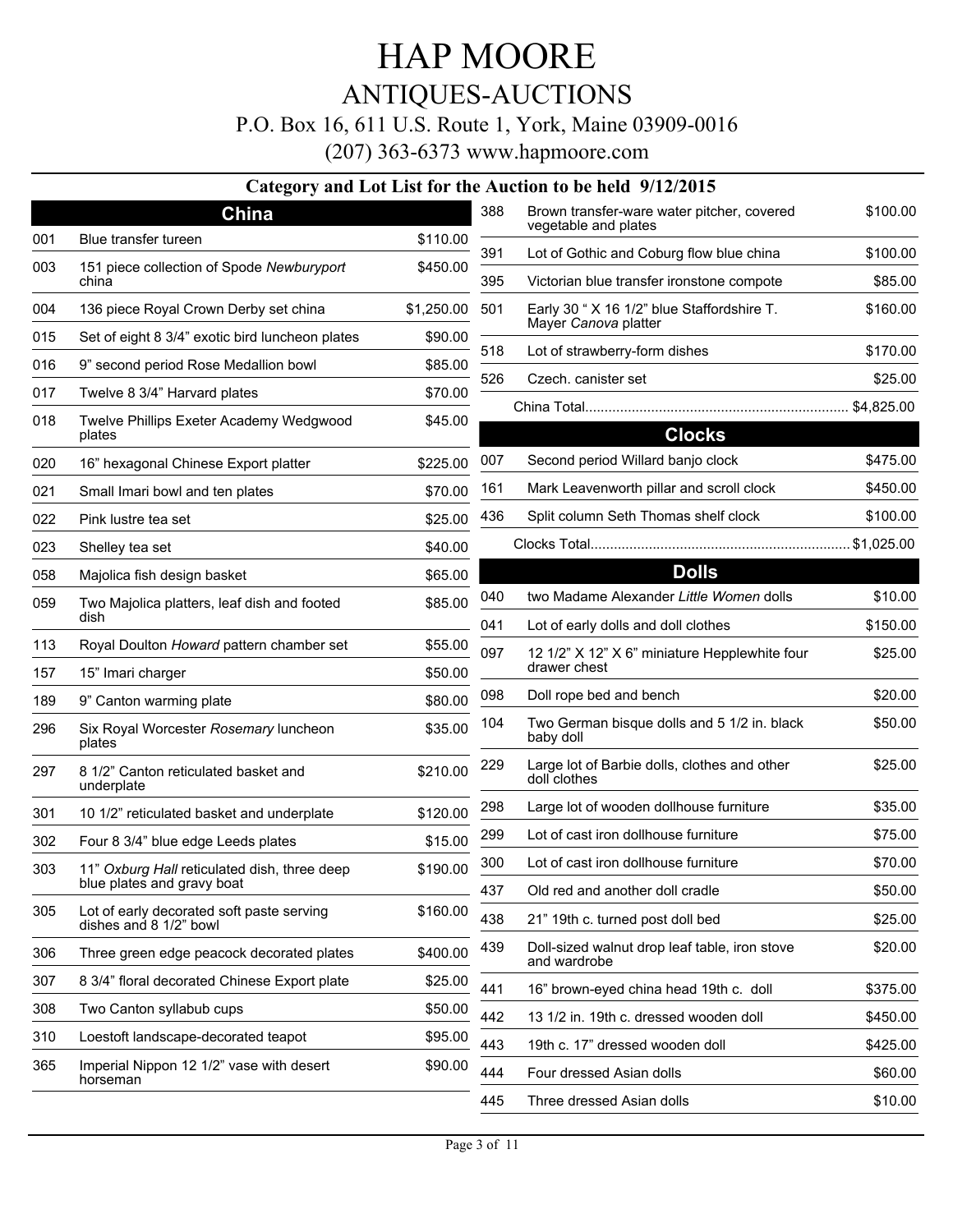ANTIQUES-AUCTIONS P.O. Box 16, 611 U.S. Route 1, York, Maine 03909-0016

|     | Category and Lot List for the Auction to be held 9/12/2015                         |          |     |                                                                 |            |  |  |  |  |
|-----|------------------------------------------------------------------------------------|----------|-----|-----------------------------------------------------------------|------------|--|--|--|--|
| 446 | 25" Heinrich Handwerck S & H doll                                                  | \$215.00 | 242 | Large lot of 1900-1918 Vogue magazines                          | \$425.00   |  |  |  |  |
| 447 | 24" Heinrich Handwerck Halbig doll                                                 | \$100.00 | 243 | Lot of vintage Valentines                                       | \$50.00    |  |  |  |  |
| 448 | Large lot of European folk dolls                                                   | \$10.00  |     |                                                                 |            |  |  |  |  |
| 449 | Lot of five cloth child dolls                                                      | \$10.00  |     | <b>Ethnographic</b>                                             |            |  |  |  |  |
| 450 | 12" Steiff bear with button                                                        | \$205.00 | 005 | Haida Indian argelite 14" totem                                 | \$3,000.00 |  |  |  |  |
| 451 | 9 1/2" cinnamon colored bear (possibly Steiff)                                     | \$325.00 | 067 | Pair of American Indian moccasins                               | \$400.00   |  |  |  |  |
| 452 | Three tan mohair teddy bears                                                       | \$600.00 | 357 | Pair of adult American Indian moccasins                         | \$325.00   |  |  |  |  |
| 453 | 16" tan mohair teddy bear                                                          | \$50.00  | 358 | Pair of chilld's American Indian moccasins<br>and beaded sheath | \$550.00   |  |  |  |  |
| 454 | Lot of miniature bisque dolls                                                      | \$150.00 | 519 | 7" diameter covered American Indian basket                      | \$135.00   |  |  |  |  |
| 455 | Glass doll display case                                                            | \$5.00   |     |                                                                 |            |  |  |  |  |
| 456 | Three misc. wooden dolls                                                           | \$25.00  |     | <b>Folk Art</b>                                                 |            |  |  |  |  |
| 457 | Skookum and two other American Indian dolls                                        | \$45.00  | 360 | 1828 Jane McKinlay (ME) 17" X 13" sampler                       | \$300.00   |  |  |  |  |
| 458 | 13" girl and 9" boy German bisque dolls                                            | \$250.00 |     |                                                                 |            |  |  |  |  |
| 459 | Lot of contemporary dolls                                                          | \$35.00  |     | <b>Furniture</b>                                                |            |  |  |  |  |
| 460 | Two carved and one bisque black doll                                               | \$130.00 | 012 | Set of six early 19th c. ribbonback dining                      | \$50.00    |  |  |  |  |
| 461 | Lot of Japanese dolls                                                              | \$135.00 |     | chairs                                                          |            |  |  |  |  |
| 520 | Paint-decorated doll cradle                                                        | \$20.00  | 030 | Set of lacquered nesting tables                                 | \$200.00   |  |  |  |  |
| 533 | Fancy hooded doll cradle with early doll                                           | \$85.00  | 035 | Fancy Moroccan iron stand with copper pot                       | \$90.00    |  |  |  |  |
|     |                                                                                    |          | 049 | 24"diam. fancy giltwood framed sunburst<br>mirror               | \$1,600.00 |  |  |  |  |
|     | <b>Ephemera</b>                                                                    |          | 052 | 55" Gilded vitrine                                              | \$125.00   |  |  |  |  |
| 103 | Lot of Victorian valentines                                                        | \$30.00  | 107 | Tripod candle-stand with carved leg detail                      | \$75.00    |  |  |  |  |
| 110 | Small lot of trade cards                                                           | \$55.00  | 131 | Camphorwood Newburyport, MA. sea chest                          | \$375.00   |  |  |  |  |
| 197 | 17th C 14" X 20" French atlas map of Cuba<br>and Hispaniola                        | \$350.00 | 138 | Checkerboard table                                              | \$25.00    |  |  |  |  |
| 211 | Two 1885 Hartford and Springfield (MA)                                             | \$30.00  | 162 | New England ladder back armchair                                | \$150.00   |  |  |  |  |
|     | photographic contest ribbons                                                       |          | 166 | Victorian cast iron umbrella stand                              | \$75.00    |  |  |  |  |
| 212 | Small lot of Mass. political ribbons and pins                                      | \$65.00  | 170 | Shaker ladder back side chair                                   | \$50.00    |  |  |  |  |
| 213 | Lot of veterans' medals and ribbons                                                | \$145.00 | 171 | Tripod mahogany candle-stand                                    | \$75.00    |  |  |  |  |
| 214 | Large lot of Masonic and other medals and<br>ribbons                               | \$300.00 | 176 | Deep-carved Chinese camphorwood 40"<br>chest                    | \$75.00    |  |  |  |  |
| 234 | The Sphere, The Graphic and other WWI<br>magazines                                 | \$25.00  | 177 | Deep-carved Chinese dressing table with<br>attached mirror      | \$200.00   |  |  |  |  |
| 239 | Folio of Harper's Weekly 1870 - 1880's pages<br>incl. Winslow Homer                | \$145.00 | 178 | Deep-carved Chinese corner chair                                | \$100.00   |  |  |  |  |
| 241 | Lot of early Tatler magazines, playbills and<br>other teens and twenties magazines | \$10.00  | 179 | Carved 19th c. Chinese square back armchair                     | \$200.00   |  |  |  |  |
|     |                                                                                    |          |     |                                                                 |            |  |  |  |  |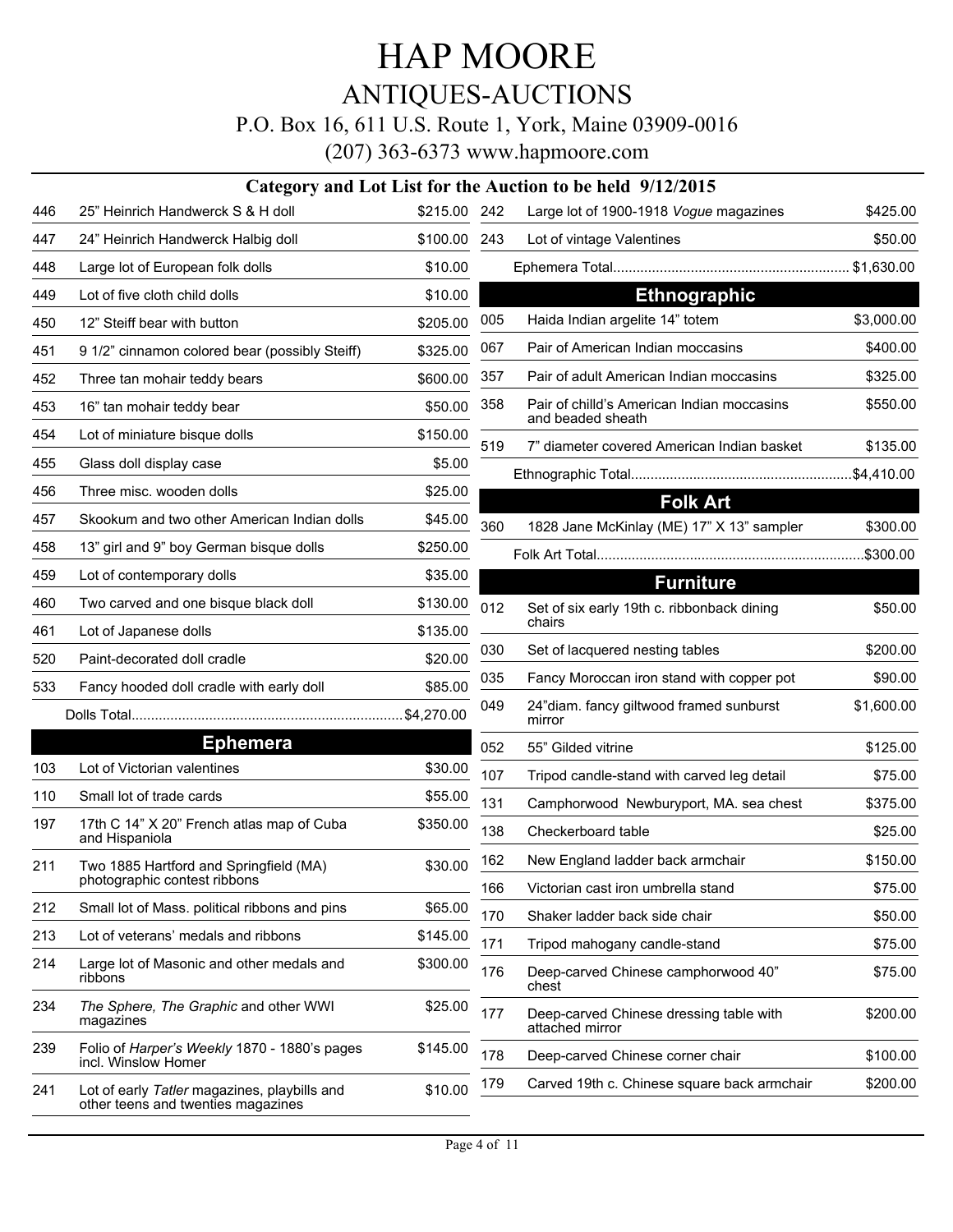# ANTIQUES-AUCTIONS

### P.O. Box 16, 611 U.S. Route 1, York, Maine 03909-0016

|     |                                                                      |              |     | Category and Lot List for the Auction to be held 9/12/2015         |            |
|-----|----------------------------------------------------------------------|--------------|-----|--------------------------------------------------------------------|------------|
| 180 | Pair of 42" tall marble-inset Chinese                                | \$850.00 484 |     | 66" X 34" G. Washington flat top writing desk                      | \$100.00   |
|     | rosewood stand                                                       |              | 500 | 18th C bow-back Windsor rocking armchair                           | \$475.00   |
| 181 | Three 64" X 34" open-work Asian carved<br>panels                     | \$200.00     | 508 | Paint-decorated sewing stand                                       | \$200.00   |
| 182 | 62" X 26" 11 1/2" rosewood dining table                              | \$200.00     | 524 | Tripod candle stand                                                | \$100.00   |
| 183 | Pair of 32" tall Chinese rosewood stands with<br>medial shelves      | \$250.00     | 532 | 57" Early 19th C mahogany sideboard on<br>turned legs              | \$500.00   |
| 206 | Clark's spool cabinet/desk                                           | \$275.00     |     |                                                                    |            |
| 263 | 42" diameter wrought iron patio table with four<br>chairs            | \$450.00     | 006 | <b>General</b><br>14" X 6" X 7" sailor-made shell art box          | \$200.00   |
| 264 | 18th C Penn. blanket box on frame                                    | \$3,000.00   |     |                                                                    |            |
| 265 | 19th c. shell-back armchair                                          | \$50.00      | 014 | 27" model of Chinese junk                                          | \$25.00    |
| 268 | 18th c. oak side chair                                               | \$110.00     | 024 | 7" Asian bronze footed flower bowl and 5"<br>genre-decorated vase  | \$125.00   |
| 275 | Pair of Sheraton fancy chairs                                        | \$25.00      | 025 | Signed shallow 10 3/4" basket-weave Asian<br>bronze bowl           | \$150.00   |
| 292 | Tapered leg mahogany sideboard with<br>various inlay                 | \$200.00     | 026 | 7" Asian enamel tea caddy                                          | \$150.00   |
| 293 | Early 19th c. shield-back mahogany side chair                        | \$75.00      | 028 | Set of six 19th c. pewter graduated pitchers<br>and small tankard  | \$110.00   |
| 318 | 41" early 19th c. mahogany drop-leaf table<br>with carved detail     | \$150.00     | 051 | Pair of 25" recumbent marble lions                                 | \$2,200.00 |
| 319 | 38" early 19th c. mahogany drop-leaf table                           | \$125.00     | 053 | Buttocks and swing-handled baskets                                 | \$135.00   |
|     | with carved detail                                                   |              | 054 | 7 1/2" lignum vitae mortar and pestle                              | \$215.00   |
| 320 | C. 1900 decorated Pennsylvania blanket box                           | \$25.00      | 055 | 9" diam. gazing ball on silver-plated base                         | \$170.00   |
| 322 | Bamboo-turned Windsor armchair                                       | \$50.00      | 056 | 19th c. sliding cylinder pencil sharpener and                      | \$125.00   |
| 323 | 19th C. paint-decorated yellow dressing table                        | \$25.00      |     | cast iron table receptacle                                         |            |
| 324 | Chip-carved 18th c. yarn winder                                      | \$25.00      | 061 | Saint Bernard still bank                                           | \$25.00    |
| 326 | 76" X 44" stepback pine cupboard                                     | \$200.00     | 062 | 19th c. Buddhist sculpted bronze raised hand<br>on wood mount      | \$150.00   |
| 327 | 18th c. sausage-turned armchair                                      | \$10.00      | 066 | 1765 NY Bill of Sale of Negro boy                                  | \$205.00   |
| 331 | 50" square early 19th C English mahogany<br>dropleaf breakfast table | \$1,300.00   | 068 | Eider decoy                                                        | \$65.00    |
| 348 | 38" X 24" gilt-framed mirror                                         | \$200.00     | 069 | Bufflehead decoy                                                   | \$160.00   |
| 430 | 19th c. figured birch one drawer wash-stand                          | \$45.00      | 100 | Paint-decorated child's sled                                       | \$100.00   |
| 431 | Bulbous-turned bow back Windsor armchair                             | \$100.00     | 101 | Lot of early household woodenware, tinware<br>and early ice skates | \$100.00   |
| 432 | 49" 18th c. Chippendale drop leaf table on ball<br>and claw feet     | \$700.00     | 102 | Welcome Home banner and small American<br>flag                     | \$10.00    |
| 433 | Framed 52" X 29" half round stained glass<br>window                  | \$225.00     | 105 | 20" diam. 19th c. brass fire bucket                                | \$50.00    |
| 434 | Early 20th c. 72" inlaid mahogany sideboard                          | \$100.00     | 106 | 19th c. 19" mariner's document chest                               | \$130.00   |
| 435 | 79" 19th c. PA. glazed door corner cupboard                          | \$275.00     | 111 | Carved snake-form cane                                             | \$10.00    |
|     |                                                                      |              |     |                                                                    |            |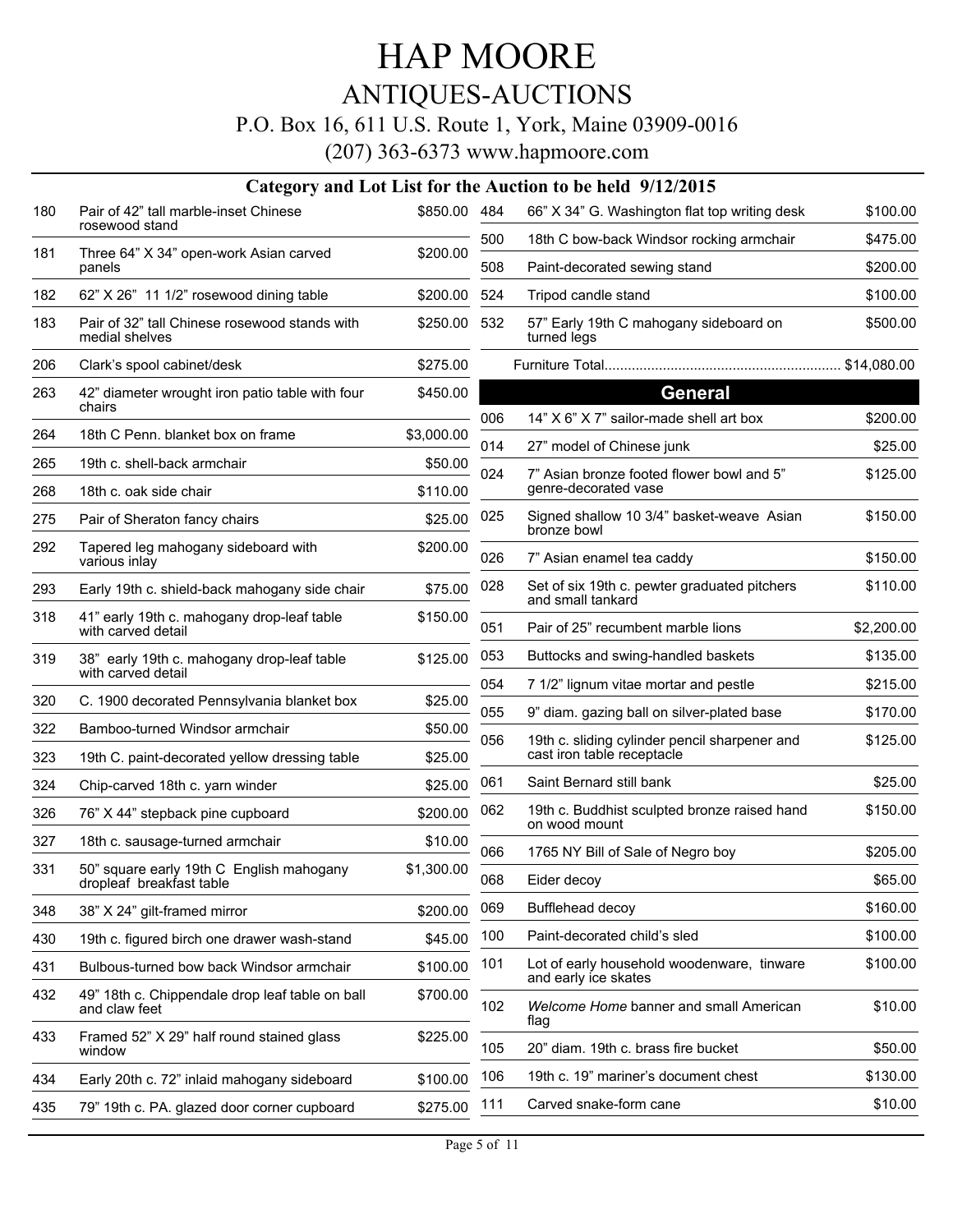# ANTIQUES-AUCTIONS

#### P.O. Box 16, 611 U.S. Route 1, York, Maine 03909-0016

|     |                                                                                                     |          |            | Category and Lot List for the Auction to be held 9/12/2015                       |                     |
|-----|-----------------------------------------------------------------------------------------------------|----------|------------|----------------------------------------------------------------------------------|---------------------|
| 114 | Three fish decoys                                                                                   | \$200.00 | 291        | Gilded three piece girandole set                                                 | \$150.00            |
| 115 | Shaker swift and niddy noddy                                                                        | \$85.00  | 328        | 22 in. model of the late 19th c. gunship, S.S.<br>Terrible                       | \$25.00             |
| 116 | R/L incised maple sugar or butter mold, mitten<br>stretcher, match box, and feather bed<br>smoother | \$5.00   | 334        | 30" Cir. 1910 pond model                                                         | \$35.00             |
| 117 |                                                                                                     | \$55.00  | 335        | 19 1/2" sailboat model                                                           | \$40.00             |
| 118 | Shaker plant duster<br>Shaker bottle filler and funnel                                              | \$250.00 | 336        | 25" Cape Neddick cabined sailboat model,<br>the Claddagh, with her half hull     | \$50.00             |
| 119 | Two Shaker brushes                                                                                  | \$55.00  | 337        | 22 in. pond model hull                                                           | \$25.00             |
| 120 | Pair of Shaker sock stretchers, round comb,                                                         | \$50.00  | 338        | Lot of copper and brass household items                                          | \$80.00             |
|     | clothes pin, rolling pin, pie lifter and food<br>masher                                             |          | 339        | Three tine hay fork                                                              | \$30.00             |
| 123 | Shaker cheese basket and cheese ladder                                                              | \$250.00 | 343        | 22" X 30 1/2" gilt edge tole serving tray                                        | \$25.00             |
| 124 | Shaker buttonhole-looped covered measure                                                            | \$275.00 | 351        | 25" X 24" framed Art Nouveau colored stained<br>glass window                     | \$200.00            |
| 125 | Shaker sap bucket, rope bed wrench and<br>small broom                                               | \$75.00  | 355        | Pair of 7 in. Asian bronze vases with birds on<br>branches                       | \$50.00             |
| 126 | Lot of misc. wooden utensils                                                                        | \$55.00  |            |                                                                                  |                     |
| 127 | Shaker dust pan, sieve, tobacco pipe, darning<br>egg and handled measure                            | \$50.00  | 387        | Large lot of 20th c. figural<br>glass Christmas tree decorations                 | \$400.00            |
| 128 | Lot of wooden hand scoops, yarn winder etc.                                                         | \$65.00  | 390        | Lot of misc. old desk items                                                      | \$225.00            |
| 133 | 19th C 15" copper bucket with iron bail                                                             | \$55.00  | 425        | Cast iron Victorian plant stand with griffin<br>base                             | \$25.00             |
| 134 | Pair Foster Oar Co. oars                                                                            | \$45.00  | 426        | 17" cast metal ornamental elephant                                               | \$65.00             |
| 135 | Cir. 1900 watering can                                                                              | \$55.00  | 506        | John Linwood fireplace jack                                                      | \$80.00             |
| 137 | 23" Amsterdam ship's wheel                                                                          | \$135.00 | 507        | Paint-decorated bellows                                                          | \$25.00             |
| 167 | Mamiya RB 67 camera and accessories                                                                 | \$150.00 | 516        | C.1800 hand - held field microscope                                              | \$130.00            |
| 184 | 20 1/2" 19th c. single draw telescope                                                               | \$75.00  | 531        | Three draw telescope                                                             | \$80.00             |
| 185 | John Parkes & Sons, Liverpool sextant in box                                                        | \$200.00 |            |                                                                                  |                     |
| 187 | Asian 23" ornamental bronze depicting bird<br>and human figure                                      | \$75.00  |            | <b>Glass</b>                                                                     |                     |
| 188 | 12" brass Bodhisattva                                                                               | \$50.00  | 099        | Bohemian glass cordial set, two barber bottles<br>and inkwell                    | \$95.00             |
| 191 | Yellow firkin                                                                                       | \$105.00 | 169        | Two 4 1/2" diameter L. C. Tiffany signed<br>fluted edge bowls                    | \$200.00            |
| 201 | Singer featherweight sewing machine                                                                 | \$180.00 |            |                                                                                  |                     |
| 226 | Nixon elephant bank, building bank and hippo<br>windup bank                                         | \$25.00  | 190<br>203 | Asian green glass center handle ink<br>Pair of fancy metallic and glass colognes | \$250.00<br>\$45.00 |
| 230 | Inlaid cribbage box and Asian jewelry box                                                           | \$85.00  | 313        | Lot of Bohemian glassware                                                        | \$90.00             |
| 231 | Dragon-decorated and other Asian metallic<br>boxes                                                  | \$75.00  | 314        | Venetian glass dragon goblet and two<br>landscape- painted perfumes              | \$175.00            |
| 276 | Miniature velocipede                                                                                | \$425.00 | 389        | Large lot of Bohemian glass                                                      | \$90.00             |
|     |                                                                                                     |          |            |                                                                                  |                     |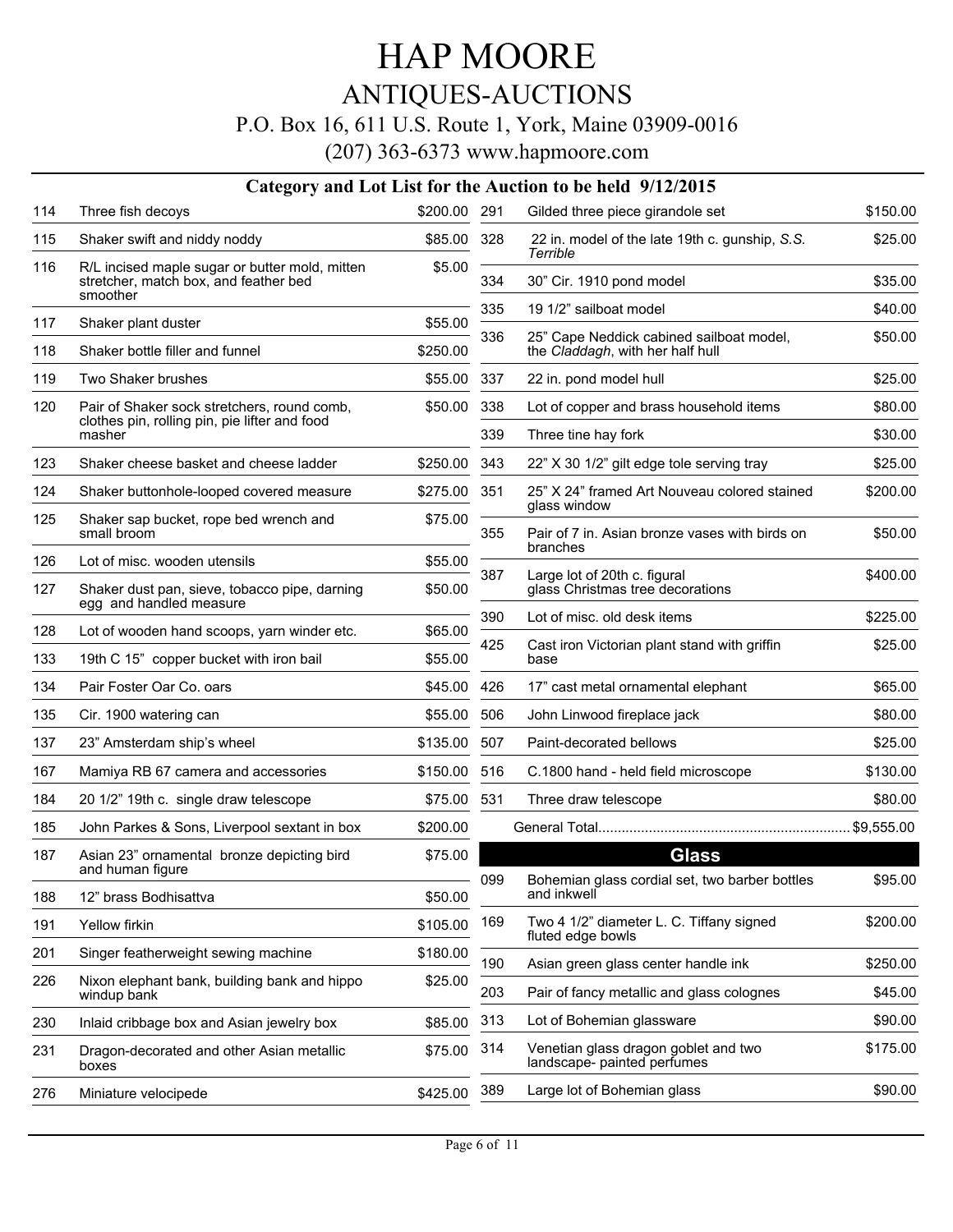ANTIQUES-AUCTIONS

### P.O. Box 16, 611 U.S. Route 1, York, Maine 03909-0016

|     | Category and Lot List for the Auction to be held 9/12/2015                        |              |     |                                                                       |          |  |  |  |
|-----|-----------------------------------------------------------------------------------|--------------|-----|-----------------------------------------------------------------------|----------|--|--|--|
| 392 | Two sets 20th c. figural and etched wines                                         | \$110.00 421 |     | Lot of ruby-edged Victorian opaque glassware                          | \$10.00  |  |  |  |
| 393 | 18 1/2" purple cased glass vase                                                   | \$20.00      | 422 | Three pieces of peachblow glassware                                   | \$95.00  |  |  |  |
| 394 | Light blue pressed glass castor set                                               | \$65.00      | 423 | Lot of misc. Victorian opaque glassware                               | \$10.00  |  |  |  |
| 396 | Clear glass epergne                                                               | \$120.00     | 424 | Lot of three moose and bird-decorated<br>Victorian opaque glass vases | \$45.00  |  |  |  |
| 397 | Lot of four bride's baskets                                                       | \$175.00     |     |                                                                       |          |  |  |  |
| 398 | Cranberry glass epergne                                                           | \$75.00      |     | <b>Jewelry</b>                                                        |          |  |  |  |
| 399 | Pair of 6 1/2 in. vaseline Sandwich glass<br>candlesticks and one clambroth stick | \$100.00     | 065 | Victorian lady's gold slider and chain                                | \$120.00 |  |  |  |
| 400 | Lot of Victorian glass baskets and other<br>glassware                             | \$65.00      | 108 | Small lot of costume jewelry                                          | \$135.00 |  |  |  |
| 401 | Seven Victorian colored glass baskets                                             | \$70.00      | 109 | Lot of gold and sterling jewelry                                      | \$250.00 |  |  |  |
| 402 | Six Victorian colored glass baskets                                               | \$200.00     | 221 | Gold filled Elgin III. pocket watch                                   | \$75.00  |  |  |  |
|     |                                                                                   |              | 277 | Three 14k rings                                                       | \$95.00  |  |  |  |
| 403 | 14" fancy floral painted vase with fluted top                                     | \$25.00      | 278 | Lot of gold and sterling jewelry                                      | \$475.00 |  |  |  |
| 404 | Lot of Victorian glassware                                                        | \$35.00      | 281 | Lot of better Masonic jewelry                                         | \$110.00 |  |  |  |
| 405 | 4" early 19th c. blown amber spirits bottle                                       | \$95.00      | 282 | Sterling Southwest squashblossom necklace                             | \$400.00 |  |  |  |
| 406 | Lot of Victorian and other glass vases                                            | \$250.00     | 283 | Lot of better costume jewelry                                         | \$175.00 |  |  |  |
| 407 | Large Sandwich glass floral paperweight                                           | \$65.00      | 284 | Lot of sterling jewelry                                               | \$285.00 |  |  |  |
| 408 | Two trays C. 1900 colored glassware                                               | \$90.00      | 285 | Lot of mixed gold jewelry                                             | \$575.00 |  |  |  |
| 409 | Lot of misc. Victorian clear glassware                                            | \$10.00      | 286 | H. Stern lady's watch with sapphire and 18k                           | \$450.00 |  |  |  |
| 410 | Large lot of Sandwich and other clear<br>glassware                                | \$75.00      | 287 | top<br>H. Stern lady's watch with sapphire and 18k                    | \$350.00 |  |  |  |
| 411 | Lot of three amber and one clear Christmas<br>salts                               | \$95.00      |     | top                                                                   |          |  |  |  |
| 412 | Chicken head and four other egg-shaped                                            | \$205.00     | 288 | Raymond Weil lady's 18k electroplated watch                           | \$100.00 |  |  |  |
|     | opaque glass shakers                                                              |              | 366 | Lot of costume jewelry                                                | \$10.00  |  |  |  |
| 413 | Large lot of Victorian hand-painted opaque<br>glass shakers                       | \$220.00     | 367 | Lot of mixed gold and sterling jewelry                                | \$370.00 |  |  |  |
|     |                                                                                   |              | 462 | Lot of mixed gold jewelry                                             | \$270.00 |  |  |  |
| 414 | Amethyst vase on figural brass base                                               | \$200.00     | 463 | 14k framed rectangular cameo                                          | \$140.00 |  |  |  |
| 416 | Lot of decorated Victorian opaque glass<br>shakers and tableware                  | \$300.00     | 464 | Two jade necklaces, bracelet and pair of<br>earrings                  | \$385.00 |  |  |  |
| 417 | Group of six heron-painted opaque glass<br>vases                                  | \$50.00      | 465 | Matched set 14k and diamond cuff links, tie<br>tack and ring          | \$675.00 |  |  |  |
| 418 | Three silver-plated covered Victorian opaque<br>glass cracker jars                | \$525.00     | 466 | 32nd Degree Masonic 14k diamond ring and<br>medals                    | \$600.00 |  |  |  |
| 419 | Lot of five decorated opaque glass vases and<br>jars                              | \$160.00     | 478 | Old Swiss wedding jewelry set                                         | \$50.00  |  |  |  |
| 420 | Lot of six hand-painted Victorian opaque                                          | \$100.00     | 509 | Lot of 14k jewelry                                                    | \$625.00 |  |  |  |
|     | glass vases                                                                       |              | 510 | Lot of sterling jewelry                                               | \$50.00  |  |  |  |
|     |                                                                                   |              |     |                                                                       |          |  |  |  |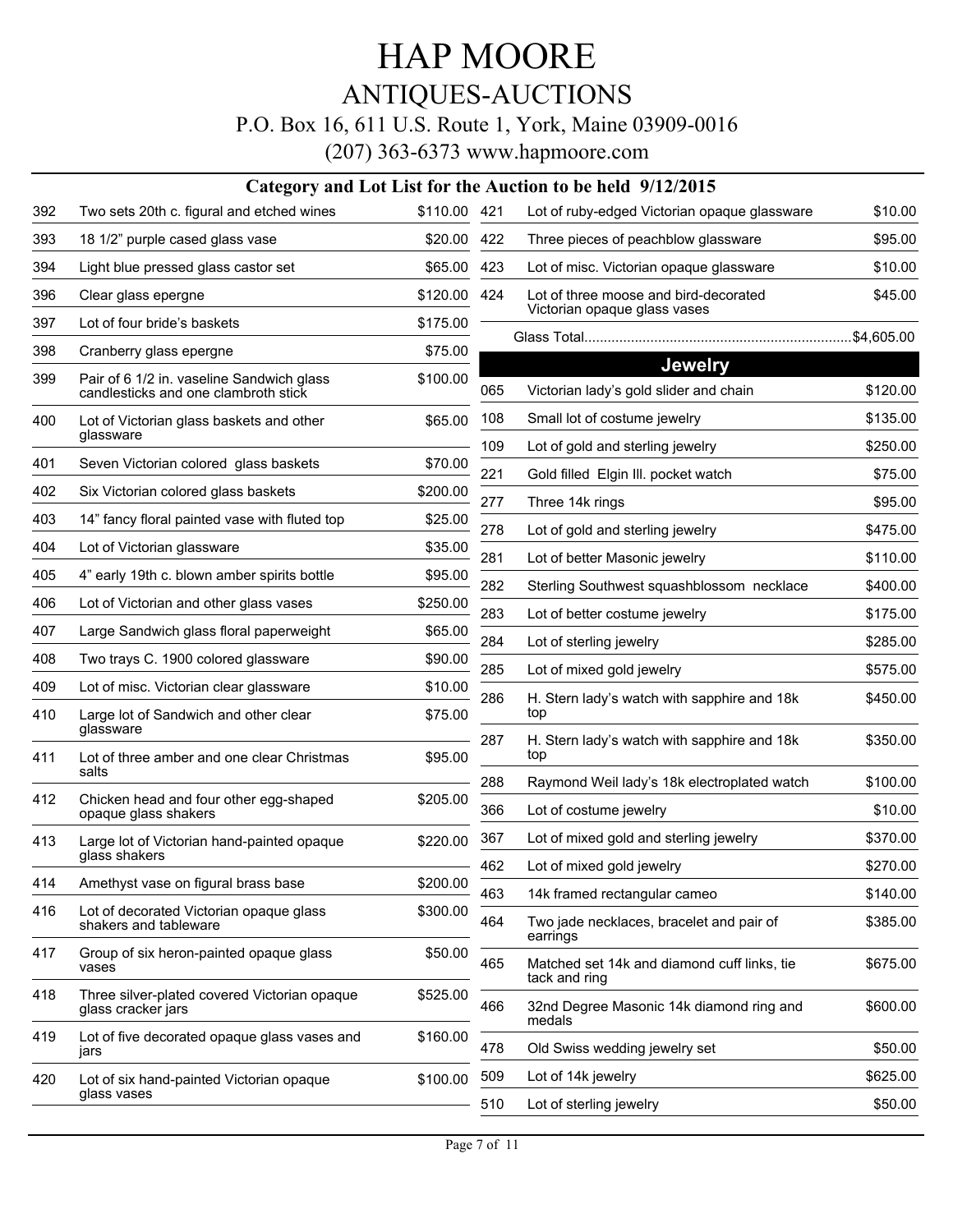# ANTIQUES-AUCTIONS

#### P.O. Box 16, 611 U.S. Route 1, York, Maine 03909-0016

|     |                                                                      |             |     | Category and Lot List for the Auction to be held 9/12/2015        |          |
|-----|----------------------------------------------------------------------|-------------|-----|-------------------------------------------------------------------|----------|
| 517 | Lot of costume jewelry                                               | \$65.00 165 |     | Pair of two light wrought iron standing<br>candelabra             | \$250.00 |
| 528 | Small lot of sterling jewelry                                        | \$25.00     | 317 | Pair of electrified candelabra                                    | \$250.00 |
| 529 | Lot of gold jewelry                                                  | \$1,700.00  | 369 | Three tier early pressed glass fluid lamp and                     |          |
| 530 | Lot of costume jewelry                                               | \$50.00     |     | candlestick                                                       | \$50.00  |
|     |                                                                      |             | 370 | Five 19th c. clear glass fluid lamps                              | \$160.00 |
|     | <b>Lighting</b>                                                      |             | 371 | Lot of glass shades and lamp parts                                | \$200.00 |
| 013 | Three miner's lamps                                                  | \$200.00    | 372 | Four colored and three clear glass Victorian                      | \$275.00 |
| 019 | Pair 14 1/2" standing brass candelabra                               | \$25.00     |     | fluid lamps                                                       |          |
| 027 | Five pairs C. 1910 brass candlesticks                                | \$25.00     | 373 | Cast brass table lamp base with leaf motif                        | \$200.00 |
| 057 | Wrought iron floor lamp with fancy base                              | \$10.00     | 374 | Floral cranberry base Gone-with-the-Wind<br>lamp                  | \$125.00 |
| 132 | 18" nautical signal light                                            | \$55.00     | 375 | Cranberry dragon motif Gone-with-the-Wind                         | \$70.00  |
| 139 | 21" Dressel railway red/green signal lantern                         | \$175.00    |     | lamp                                                              |          |
| 140 | Pair 20" brass candle lanterns with etched<br>glass shades           | \$55.00     | 376 | Cranberry Gone-with-the-Wind lamp with<br>cherub form shade       | \$125.00 |
| 141 | 14" masthead brass lantern and starboard                             | \$125.00    | 377 | Table lamp made from 12" cloisonne vase                           | \$35.00  |
|     | lantern                                                              |             | 378 | Pierced tin early 19th c. whale oil lamp                          | \$65.00  |
| 142 | Everlit and Bridgeport hand lanterns                                 | \$100.00    | 379 | Victorian vasiform table lamp with Dutch<br>scenery               | \$10.00  |
| 143 | Three Dietz railroad lanterns                                        | \$25.00     | 380 |                                                                   |          |
| 144 | 13" beveled glass brass kerosene lantern                             | \$55.00     |     | Drapery pattern milk glass table lamp                             | \$25.00  |
| 145 | Four center handle kerosene lanterns                                 | \$100.00    | 381 | Pair of brass whale oil carriage lamps                            | \$25.00  |
| 146 | AT and SFRY, and two Boston and Maine<br>railroad lanterns           | \$130.00    | 382 | Hanging cranberry glass Victorian lighting<br>fixture             | \$190.00 |
| 147 | W. F. and Co. stage line Cripple Creek brass                         | \$55.00     | 415 | Girandole candlestick group                                       | \$200.00 |
|     | kerosene lantern                                                     |             | 525 | Cranberry glass hanging hall fixture                              | \$50.00  |
| 148 | Group of five hand and carriage lanters by<br>Miller, Columbia, etc. | \$120.00    |     |                                                                   |          |
| 149 | DRGM asphaltum candle lantern                                        | \$65.00     |     | <b>Musical</b>                                                    |          |
| 150 | Two Asian lanterns                                                   | \$30.00     | 232 | Folio of better colored graphics sheet music                      | \$250.00 |
| 151 | Two carriage lanterns                                                | \$55.00     | 233 | Folio of WWI sheet music                                          | \$100.00 |
| 152 | Three bullseye lanterns                                              | \$85.00     | 236 | Vintage Civil War marches and other sheet<br>music                | \$110.00 |
| 153 | Three center handle lanterns                                         | \$70.00     | 237 | Lot of vintage American Indian theme sheet<br>music               | \$10.00  |
| 154 | Three small lanterns                                                 | \$80.00     |     |                                                                   |          |
| 155 | Dietz Fitzall Inspector lamp                                         | \$20.00     | 238 | Folio of black Americana sheet music                              | \$120.00 |
| 156 | Boston & Maine, NY Central and another<br>lantern                    | \$135.00    | 309 | 17" 19th c. silver-collared flute and sterling<br>handled pointer | \$25.00  |
|     |                                                                      |             | 316 | G. Pruefer clarinet                                               | \$10.00  |
|     |                                                                      |             |     |                                                                   |          |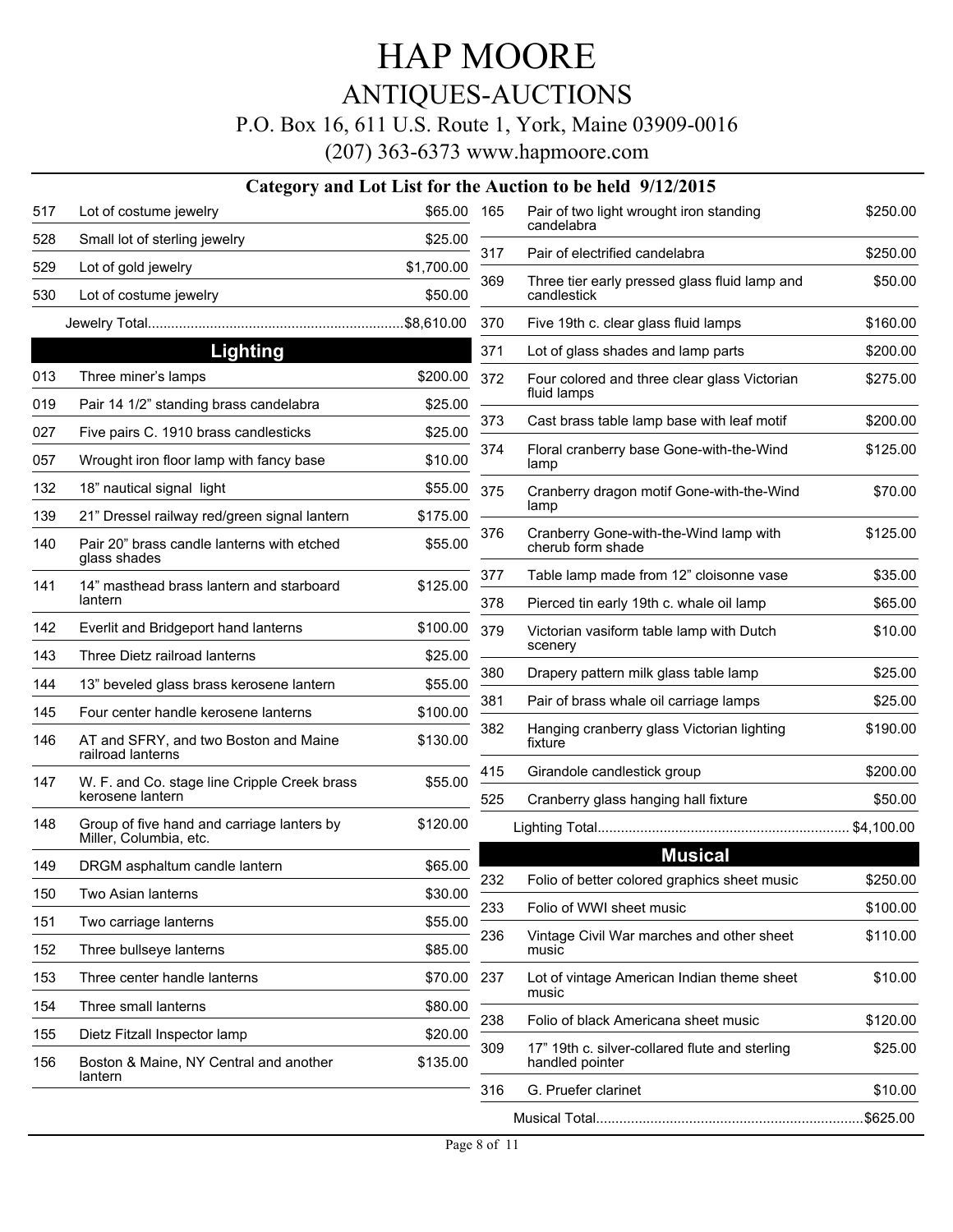### ANTIQUES-AUCTIONS

#### P.O. Box 16, 611 U.S. Route 1, York, Maine 03909-0016

(207) 363-6373 www.hapmoore.com

#### **Category and Lot List for the Auction to be held 9/12/2015**

|     | <b>Photography</b>                                           |          | 092 | Four Majolica plates                                                           | \$75.00  |
|-----|--------------------------------------------------------------|----------|-----|--------------------------------------------------------------------------------|----------|
| 255 | 11 1/2" X 7 1/2" Maryelle Braunstein                         | \$10.00  | 093 | Set of four Majolica plates                                                    | \$25.00  |
|     | photograph of NYC bridge                                     |          | 094 | Pair of floral ceramic wall pockets                                            | \$35.00  |
| 294 | Zeiss Contaflex 35 mm camera                                 | \$65.00  | 129 | Norton two gallon blue-decorated jug                                           | \$70.00  |
|     | <b>Pottery</b>                                               |          | 130 | Five gallon Ballard blue-decorated butter<br>churn                             | \$225.00 |
| 029 | New England Bakery Co. crock and three<br>pottery bottles    | \$55.00  | 202 | Two 15" diameter and one 10" Italian ceramic<br>reticulated baskets            | \$10.00  |
| 031 | 6 1/4 in. Scheier pottery bowl                               | \$100.00 | 204 | Three piece group of Italian candelabra                                        | \$75.00  |
| 034 | 5 3/4" green Sheier bowl                                     | \$175.00 | 210 | 8 1/2" mottled green art pottery vase                                          | \$45.00  |
| 060 | 9 1/2" wheat design salt-glaze pitcher                       | \$25.00  | 217 | Two 6 1/2" square Dutch tiles depicting                                        | \$35.00  |
| 070 | Majolica wall pocket                                         | \$95.00  |     | children                                                                       |          |
| 071 | Majolica compote with dolphins                               | \$90.00  | 218 | Goebel Today's Children counter display and<br>Roseville child's dish and bowl | \$10.00  |
| 072 | Two Majolica pitchers and candlestick                        | \$65.00  | 219 | Roseville <i>Florentine</i> candlestick and clematis                           | \$35.00  |
| 073 | Three Majolica plates                                        | \$50.00  |     | bookends                                                                       |          |
| 074 | Two small Majolica dishes, one with tobacco                  | \$25.00  | 270 | Double handled Turk's head pottery mold                                        | \$45.00  |
|     | pipe and one with dice                                       |          | 290 | (72) 4" square glazed Grueby architectural<br>tiles                            | \$225.00 |
| 075 | Majolica bunny dish and chick dish                           | \$225.00 | 295 | Decorated 9 1/2" diameter Southwest                                            | \$350.00 |
| 076 | Majolica asparagus dish                                      | \$85.00  |     | blackware pottery plate                                                        |          |
| 077 | Majolica 10" footed bowl                                     | \$65.00  | 304 | 8 1/2" c. 1800 yellow pottery coffee pot                                       | \$210.00 |
| 078 | Majolica footed compotes and serving dishes                  | \$160.00 | 311 | 10" salt glazed floral decorated water pitcher                                 | \$25.00  |
| 079 | Majolica fan teapot and dish                                 | \$65.00  | 312 | Child's blue spongeware chocolate set                                          | \$370.00 |
| 080 | Four Majolica leaf dishes                                    | \$95.00  | 332 | Four gallon decorated crock                                                    | \$100.00 |
| 081 | Five Majolica square vases anda wall pocket                  | \$160.00 | 333 | 6 1/4" decorated Scheier pottery bowl                                          | \$425.00 |
| 082 | Six Majolica misc. plates                                    | \$45.00  | 346 | 12 1/2" Frank Mullin 1956 pottery ewer with                                    | \$50.00  |
| 083 | Six Majolica pitchers and one tumbler                        | \$35.00  |     | incised female symbol; also a squat pottery<br>vase                            |          |
| 084 | Seven Majolica pitchers                                      | \$95.00  | 347 | 9 1/2" Frank Mullin, 1955 (UNH), pottery                                       | \$5.00   |
| 085 | Majolica rooster pitcher, crab wall pocket and<br>two dishes | \$95.00  |     | sculpture of mother and child                                                  |          |
|     |                                                              |          | 427 | 19 1/2" garden pottery plantstand                                              | \$35.00  |
| 086 | Six Majolica small vases                                     | \$115.00 | 428 | Roseville jonquil jardiniere on stand                                          | \$375.00 |
| 087 | Four Majolica plates and berry serving dish                  | \$45.00  | 429 | Crown Semi-Vitreous blue and white<br>jardiniere on stand                      | \$200.00 |
| 088 | Five Majolica plates                                         | \$35.00  | 475 | Anasuzi "Flaming Desert 8 1/4" bowl                                            | \$155.00 |
| 089 | Four Majolica plates                                         | \$65.00  | 476 | Decorated American Indian bowl                                                 | \$45.00  |
| 090 | Majolica large leaf dish                                     | \$200.00 |     |                                                                                |          |
| 091 | Four Majolica leaf dishes                                    | \$95.00  | 477 | Two American Indian pottery bowls and two<br>baskets                           | \$50.00  |
|     |                                                              |          |     |                                                                                |          |